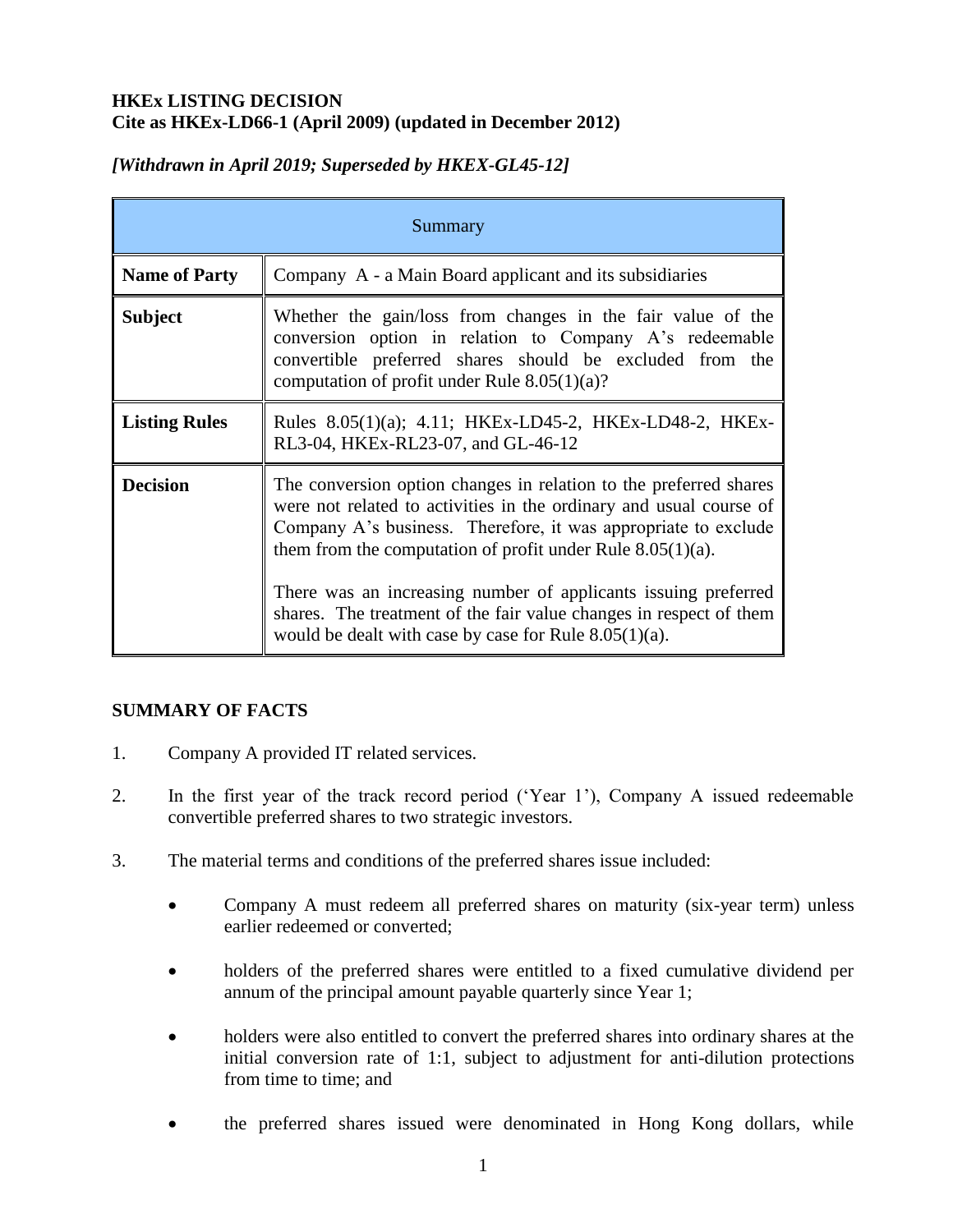Company A's functional currency was RMB.

- 4. According to Company A's prevailing accounting policies under HKFRS, the financial instrument for the preferred shares comprised two components: the derivative component (i.e. the conversion option of the preferred shares) and the liability component. Company A designated the entire hybrid (combined) financial instrument for the preferred shares as a financial liability or financial asset at fair value through profit or loss on initial recognition and at each balance sheet date.
- 5. Company A opined that the fair value changes from the derivative component of the preferred shares (the 'Conversion Option Changes') did not arise in the ordinary and usual course of business for the purpose of Rule 8.05(1)(a). If the Conversion Option Changes were excluded from the computation of profit, Company A could satisfy the minimum profit requirement under Rule 8.05(1)(a).

## **THE ISSUE RAISED FOR CONSIDERATION**

6. Whether the Conversion Option Changes should be excluded from the computation of profit for under Rule 8.05(1)(a)?

### **APPLICABLE LISTING RULES ACCOUNTING STANDARDS OR PRINCIPLE**

### *Listing Rules*

 $\overline{a}$ 

7. Rule 8.05(1)(a) provides that a new applicant must have:

a trading record of not less than three financial years (see rule 4.04) during which the profit attributable to shareholders must, in respect of the most recent year, be not less than HK\$20 million and, in respect of the two preceding years, be in aggregate not less than HK\$30 million. The profit mentioned above should exclude any income or loss of the issuer, or its group, generated by activities outside the ordinary and usual course of its business.

8. Rule 4.11 requires that:

the financial history of results and the balance sheet included in the accountants' report must normally be drawn up in conformity with Hong Kong Financial Reporting Standards<sup>1</sup> or International Financial Reporting Standards or China Accounting Standards for Business Enterprises (CASBE) in the case of a PRC issuer that adopted CASBE for the preparation of its annual financial statements. *(Updated in December 2012)*

<sup>&</sup>lt;sup>1</sup> 'Hong Kong Financial Reporting Standards' (HKFRS) includes all HKFRS, Hong Kong Accounting Standards (HKAS), Statements of Standard Accounting Practice (SSAP), and [Interpretations](http://www.hkicpa.org.hk/professionaltechnical/accounting/interpretations/content.php) issued by the Hong Kong Institute of Certified Public Accountants.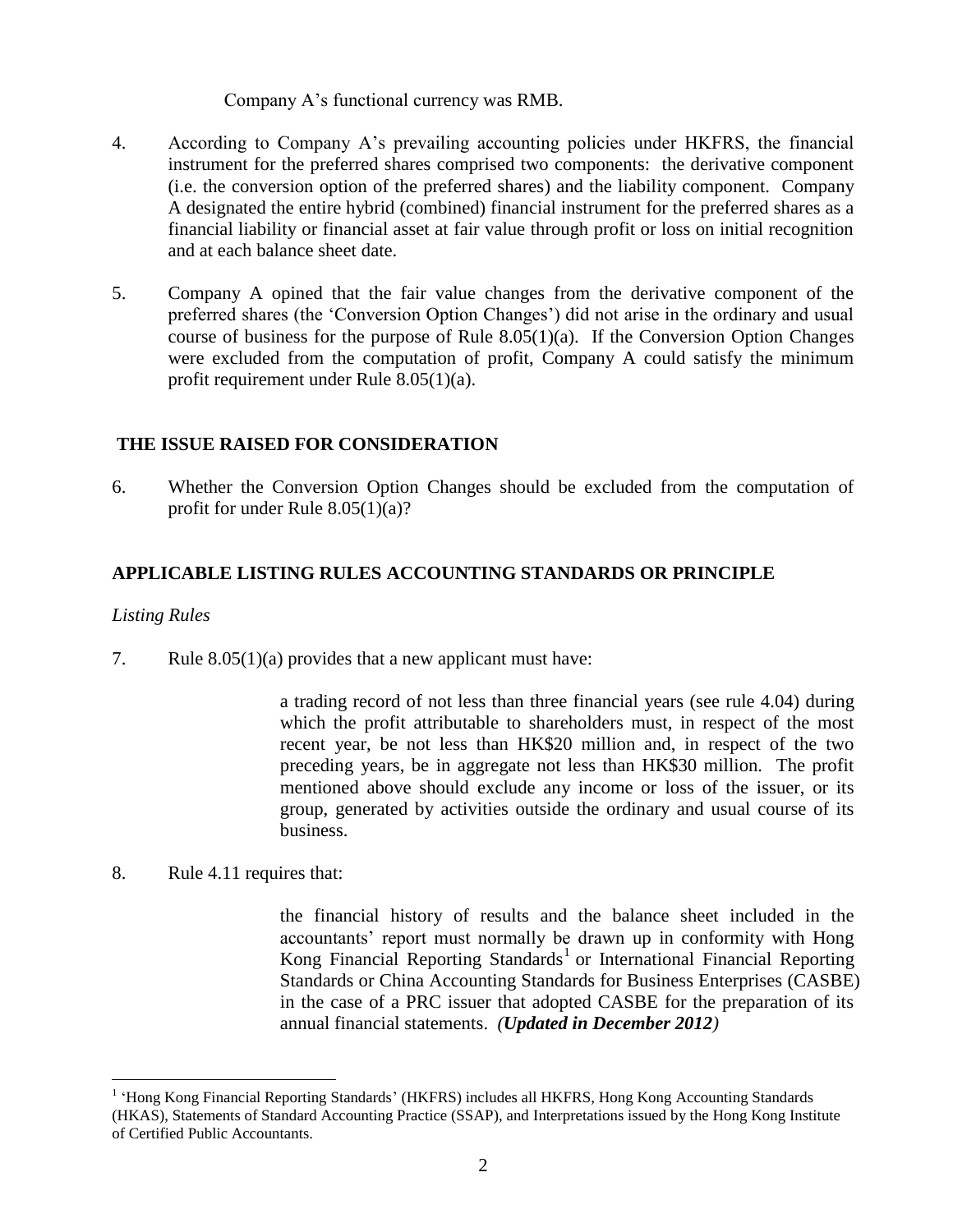#### *Accounting Standards*

#### Classification of Financial Instruments: Debt versus Equity (HKAS 32)

9. HKAS 32.15 states that:

the issuer of a financial instrument shall classify the instrument, or its component parts, on initial recognition as a financial liability, a financial asset or an equity instrument in accordance with the substance of the contractual arrangement and the definitions of a financial liability, a financial asset and an equity instrument.

#### 10. Under HKAS 32.16:

… the instrument is an equity instrument if, and only if, both conditions (a) and (b) below are met:

- a. The instrument includes no contractual obligation:
	- (i) to deliver cash or another financial asset to another entity; or
	- (ii) to exchange financial assets or financial liabilities with another entity under conditions that are potentially unfavourable to the issuer.
- b. If the instrument will or may be settled in the issuer's own equity instruments, it is:
	- (i) a non-derivative that includes no contractual obligation for the issuer to deliver a variable number of its own equity instruments; or
	- (ii) a derivative that will be settled only by the issuer exchanging a fixed amount of cash or another financial asset for a fixed number of its own equity instruments.

#### Financial Instruments: Recognition and Measurement (HKAS 39)

11. HKAS 39.2(d) states that:

this Standard (HKAS 39) shall be applied by all entities to all types of financial instruments except financial instruments issued by the entity that meet the definition of an equity instrument in HKAS 32 (including options and warrants).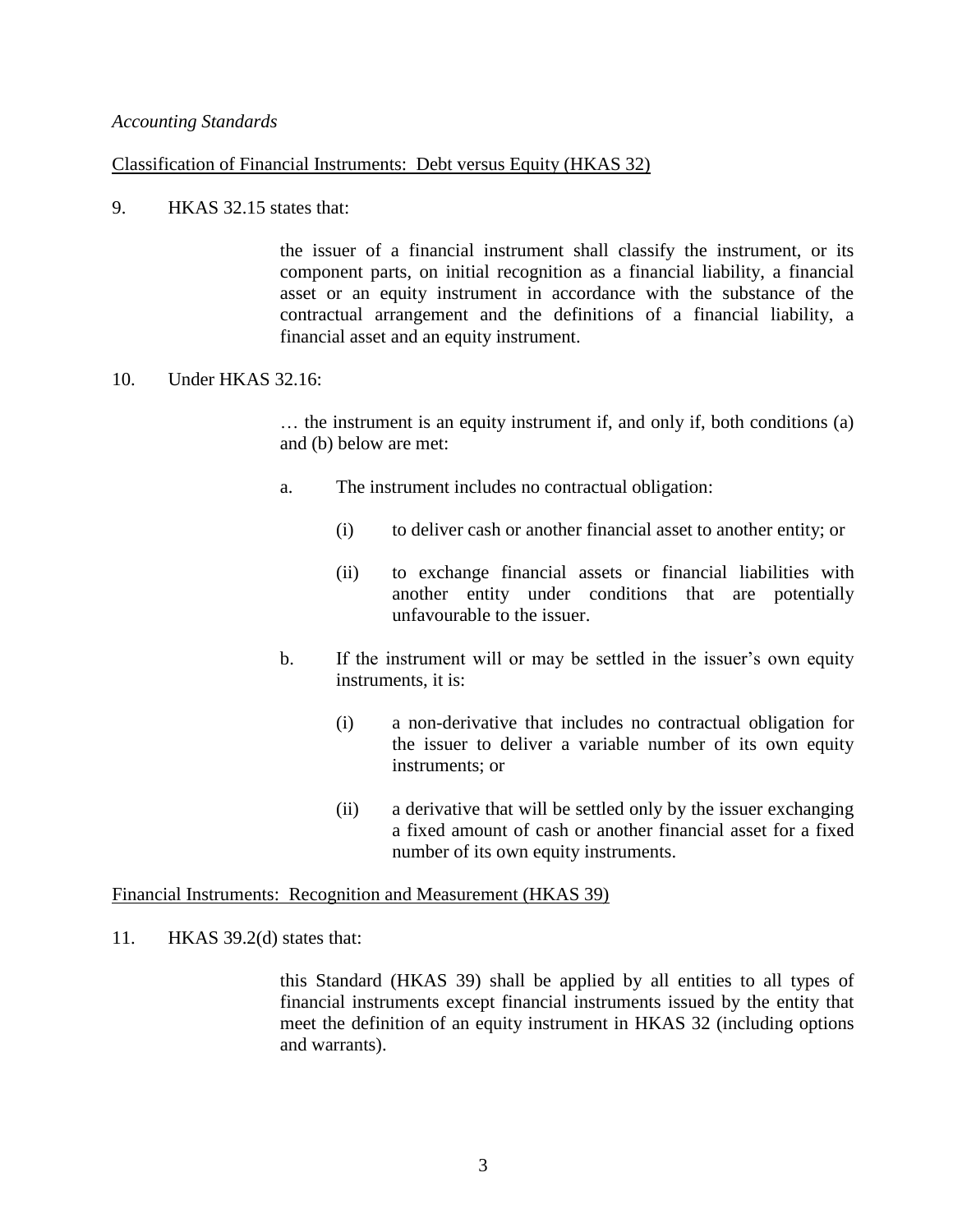### 12. HKAS 39.11 provides that:

an embedded derivative shall be separated from the host contract and accounted for as a derivative under this Standard if, and only if:

- (a) the economic characteristics and risks of the embedded derivative are not closely related to the economic characteristics and risks of the host contract;
- (b) a separate instrument with the same terms as the embedded derivative would meet the definition of a derivative; and
- (c) the hybrid (combined) instrument is not measured at fair value with changes in fair value recognised in profit or loss (i.e. a derivative that is embedded in a financial asset or financial liability at fair value through profit or loss is not separated).

### 13. HKAS 39.11A states that:

Notwithstanding (HKAS 39.11), if a contract contains one or more embedded derivatives, an entity may designate the entire hybrid (combined) contract as a financial asset or financial liability at fair value through profit or loss unless:

- (a) the embedded derivative(s) does not significantly modify the cash flows that otherwise would be required by the contract; or
- (b) it is clear with little or no analysis when a similar hybrid (combined) instrument is first considered that separation of the embedded derivative(s) is prohibited, such as a prepayment option embedded in a loan that permits the holder to prepay the loan for approximately its amortised cost.

### **THE ANALYSIS**

### *Standards of Review*

14. The Exchange takes the view that the profit requirement under Rule 8.05(1)(a) indicates the management's past performance during the track record period. The profit requirement, and appropriate disclosure, should enable investors to make an informed assessment of the applicant as contemplated by Rule 2.03(2). When reviewing whether an applicant satisfies Rule  $8.05(1)(a)$ , the Exchange ordinarily considers the burden of proof to be on the sponsor and applicant to demonstrate compliance. In view of the importance of this standard, where the judgment of directors or their reporting accountants is expected to have a significant impact on compliance with Rule  $8.05(1)(a)$ , the Exchange does not rely solely on the judgment of the directors and/or accountants in reaching its conclusions. Instead, it may reach its own conclusion based on the information presented to ensure that the eligibility standards of Rule 8.05(1)(a) are interpreted consistently and not unduly affected by the views of individual boards and/or reporting accountants.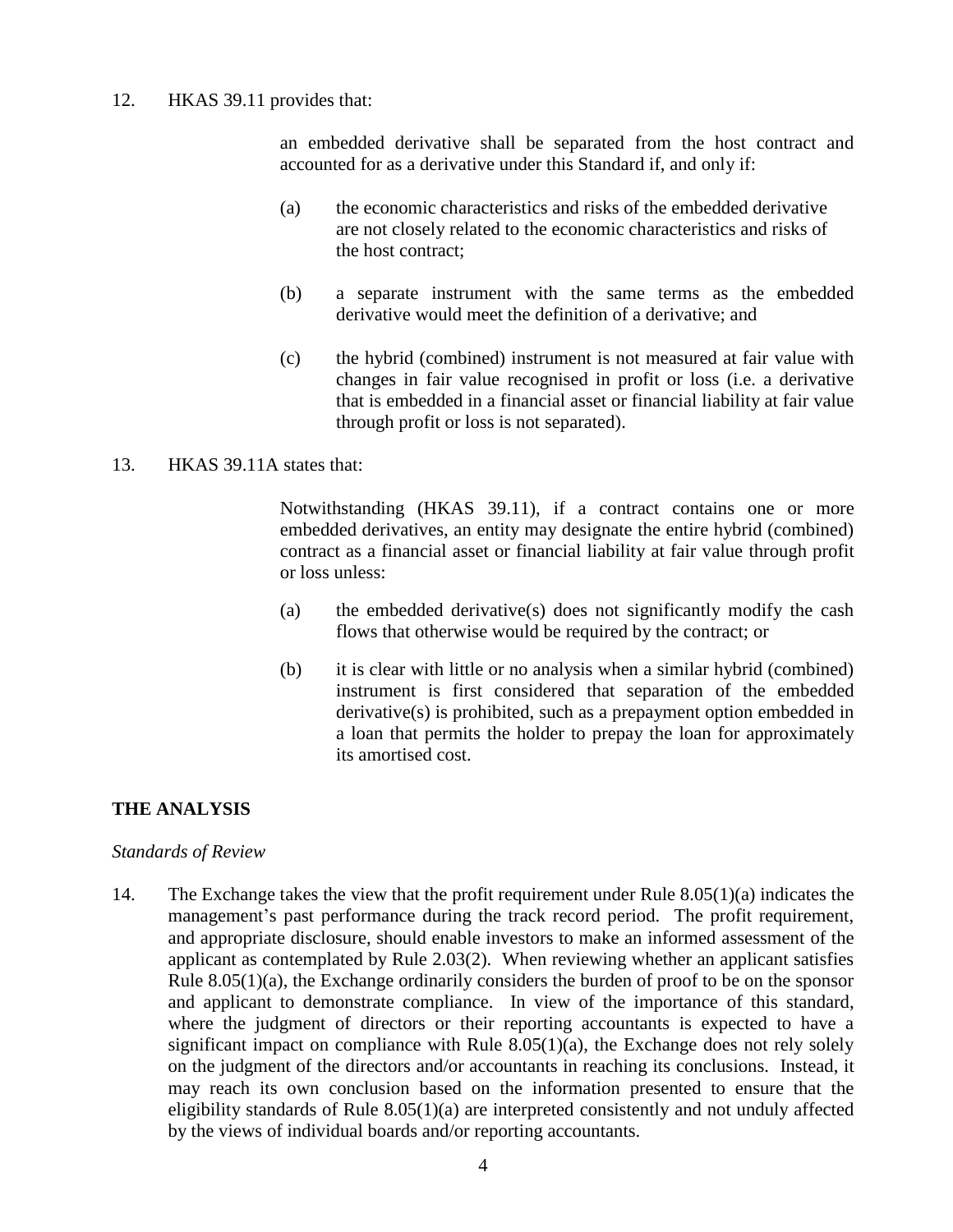### *Precedent Cases*

- 15. Listing Decisions HKEx-LD45-2 and HKEx-LD48-2, and Rejection Letters HKEx-RL3-04 and HKEx-RL23-07 set out the Exchange's analysis in determining whether any income can be counted towards satisfaction of the profit requirement of Rule 8.05(1)(a). Basically, the Exchange must be satisfied that, in the facts and circumstances of a particular case, the income arises in the ordinary and usual course of business, i.e. the income is actively derived from the applicant's principal business, rather than from a source incidental to it, and the timing of the income should not be arbitrary depending, to a large extent, on the discretion of the applicant's directors.
- 16. Whether and how the fair value gains/losses on an applicant's income statement should be reckoned under Rule 8.05(1)(a) has been considered by the Exchange in different contexts. Three examples are set out for illustration.

Case 1

## 17. **(Deleted in December 2012, and superseded by GL-46-12)**

## 18. **(Deleted in December 2012, and superseded by GL-46-12)**

Case 2

- 19. Applicant 2 was a property developer and investor. The Exchange decided that the unrealised fair value adjustment gains from Applicant 2's investment properties were in the ordinary and usual course of its business and could be counted as profits under Rule 8.05(1)(a). The Exchange took into consideration the nature of Applicant 2's business and the reporting accountants' confirmation that Applicant 2's accounting treatment of its investment properties had complied with the prevailing accounting standards.
- 20. The Exchange further required Applicant 2 to revise its prospectus to include full and prominent disclosure of the fact that unrealised profits were included in its profit and loss accounts during the track record period.

Case 3

21. Applicant 3 was a manufacturer of household products. The Exchange decided that gains and losses derived from securities investments by using unutilised cash balances were not in the ordinary and usual course of business of a household product manufacturer, and therefore profits/losses derived from these securities investments would not affect the computation of profits/losses under Rule 8.05(1)(a). The Exchange took into consideration that the fair value gains derived from Applicant 3's securities investments activities were not recurring (Applicant 3 planned to dispose of all the securities investments upon listing) and were incidental income not attributable to the Applicant 3's core business. Further, the treatment of securities investment income as 'other' gains and incomes in Applicant 3's income statement reinforced these findings.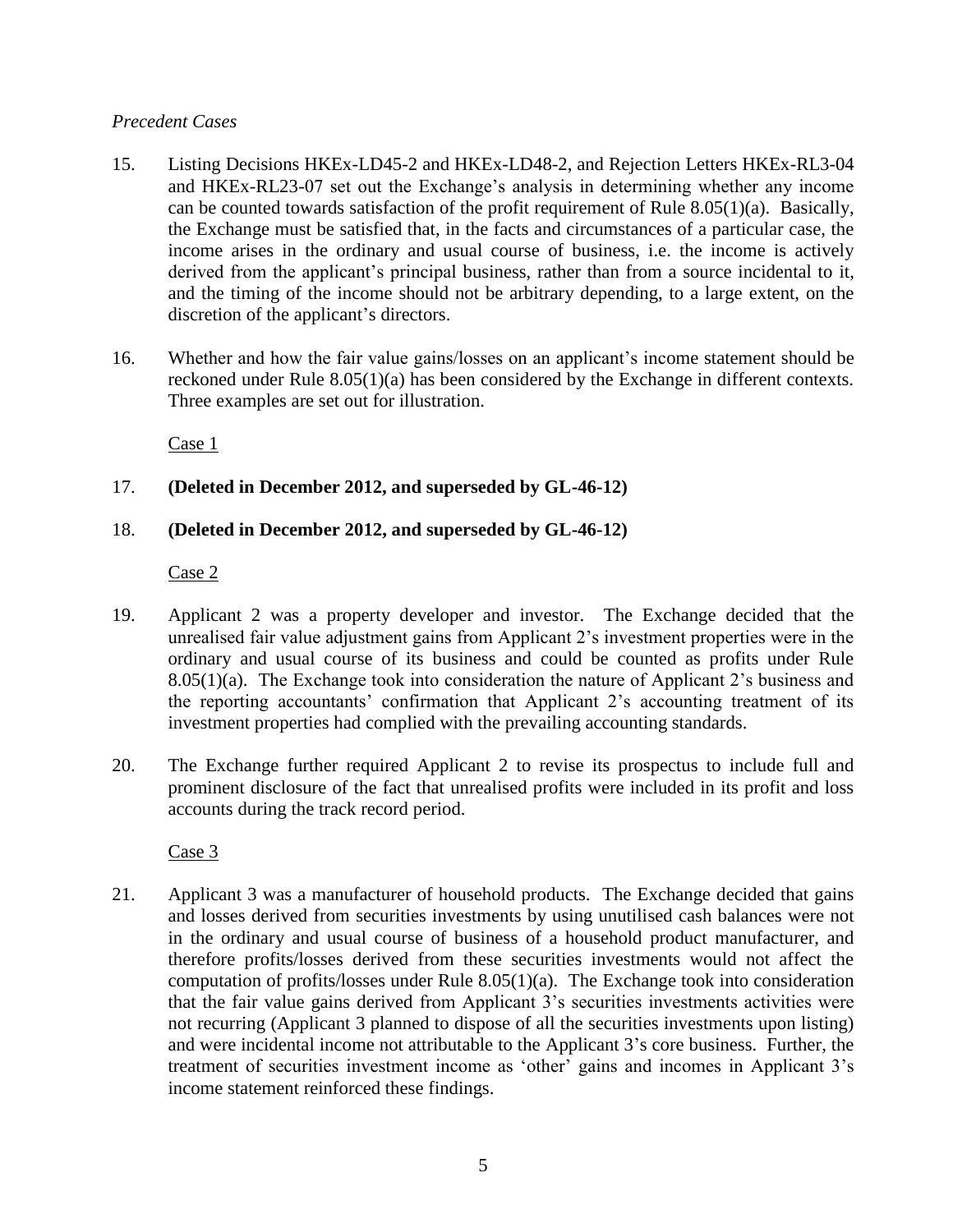- 22. Noting that Applicant 3's securities investment activities had exposed it to significant financial impact during and after the track record period, the Exchange required Applicant  $3$  to:
	- a. disclose its plan for disposal of all securities assets upon listing and highlight the risks associated with securities investment in relevant sections of the prospectus;
	- b. state the details of the fair value loss or gain realised on the disposal of the financial assets, during the track record period in the 'Summary', 'Risk Factors' and 'Financial Information' of the prospectus; and
	- c. include a commentary on how Applicant 3 could arrive at a 'no material adverse change<sup>2</sup> statement and state how the gain or loss would impact on Applicant 3's profit in the prospectus given that any disposal of the securities portfolio since the end of the period reported might have given rise to a fair value loss.

### *Factual Consideration*

- 23. In determining whether the Conversion Option Changes should be excluded for the profit requirement of Rule 8.05(1)(a), the Exchange analysed the facts and circumstances following these general principles.
- 24. The Exchange took into consideration the following factors:

### Factors Favouring the *Inclusion* of the Conversion Option Changes

- a. Company A submitted that it applied the net proceeds from the issue of the preferred shares to further develop and expand its business. These proceeds were primarily applied to acquire IT related companies/businesses which were relevant and complementary to Company A's core business of providing IT related services. Consequently, it could not readily be concluded that the issue of the preferred shares, and therefore the resulting Conversion Option Changes, had no connection with Company A's ordinary course of business solely because the proceeds were not applied directly to its core business operation.
- b. It is common for companies to finance their business operations with external financing. Issuing preferred shares is one of the methods of external financing available to a company, which does not differ materially from financing via bank borrowings. Since finance costs from bank borrowings would ordinarily be included in assessing an applicant's compliance with the minimum profit requirement, it would appear inconsistent to exclude the related expenses (including the Conversion Option Changes) from the issue of the preferred shares.

## Factors Favouring the *Exclusion* of the Conversion Option Changes

 $\overline{a}$ 2 See paragraph 38 of Appendix 1A to the Rules which requires disclosure in the listing document 'a statement by the directors of any material adverse change in the financial or trading position of the group since the end of the period reported on in the accountants' report, or an appropriate negative statement.'